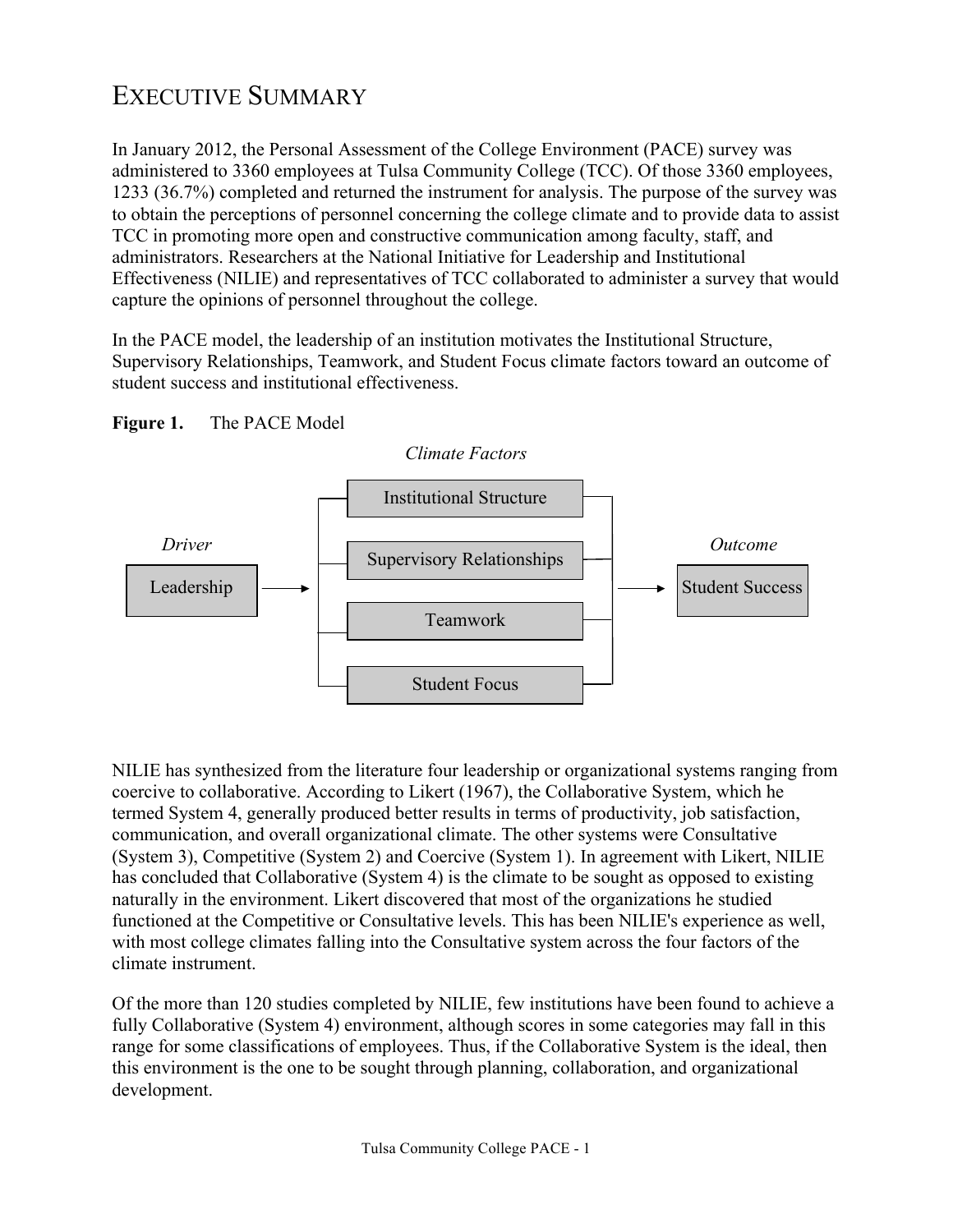Employees completed a 46-item PACE instrument organized into four climate factors as follows: Institutional Structure, Supervisory Relationships, Teamwork, and Student Focus. They also completed a Customized section designed specifically for Tulsa Community College. Respondents were asked to rate the four factors on a five-point Likert-type scale. The instrument was specifically designed to compare the existing climate at TCC to a range of four managerial systems found to exist in colleges and to a Norm Base of 60 community colleges across North America. The information generated from the instrument has been developed into a research report that can be used for planning and decision-making in order to improve the existing college climate.

The PACE instrument administered at TCC included 56 total items. Respondents were asked to rate items on a five-point satisfaction scale from a low of "1" to a high of "5." Of the 56 items, none fell within the least favorable category identified as the Coercive range (rated between 1 and 2). One fell within the Competitive range (rated between 2 and 3). Thirty-nine fell within the Consultative range (rated between 3 and 4), and sixteen composite ratings fell within the Collaborative range (rated between 4 and 5).

At TCC, the overall results from the PACE instrument indicate a healthy campus climate, yielding an overall 3.86 mean score or high Consultative system. The Student Focus category received the highest mean score (4.08), whereas the Institutional Structure category received the lowest mean score (3.59). When respondents were classified according to Personnel Classification at TCC, the composite ratings were as follows: College Staff (3.78), Faculty (3.93), Professional Staff (3.80), and Administrator (3.93).

Of the 46 standard PACE questions, the top mean scores have been identified at Tulsa Community College.

- The extent to which I feel my job is relevant to this institution's mission,  $4.52 \ (\text{\#8})$
- The extent to which my supervisor expresses confidence in my work,  $4.30$  (#2)
- The extent to which my supervisor is open to the ideas, opinions, and beliefs of everyone, 4.21 (#9)
- The extent to which student ethnic and cultural diversity are important at this institution, 4.19 (#18)
- The extent to which this institution prepares students for further learning,  $4.18$  (#37)
- The extent to which I am given the opportunity to be creative in my work, 4.15 (#39)
- The extent to which this institution prepares students for a career,  $4.12 \, (\text{\#35})$
- The extent to which students receive an excellent education at this institution, 4.11 (#31)
- The extent to which there is a spirit of cooperation within my work team,  $4.09$  (#3)
- The extent to which the institution effectively promotes diversity in the workplace,  $4.04 \,(45)$
- The extent to which non-teaching professional personnel meet the needs of the students, 4.04 (#23)